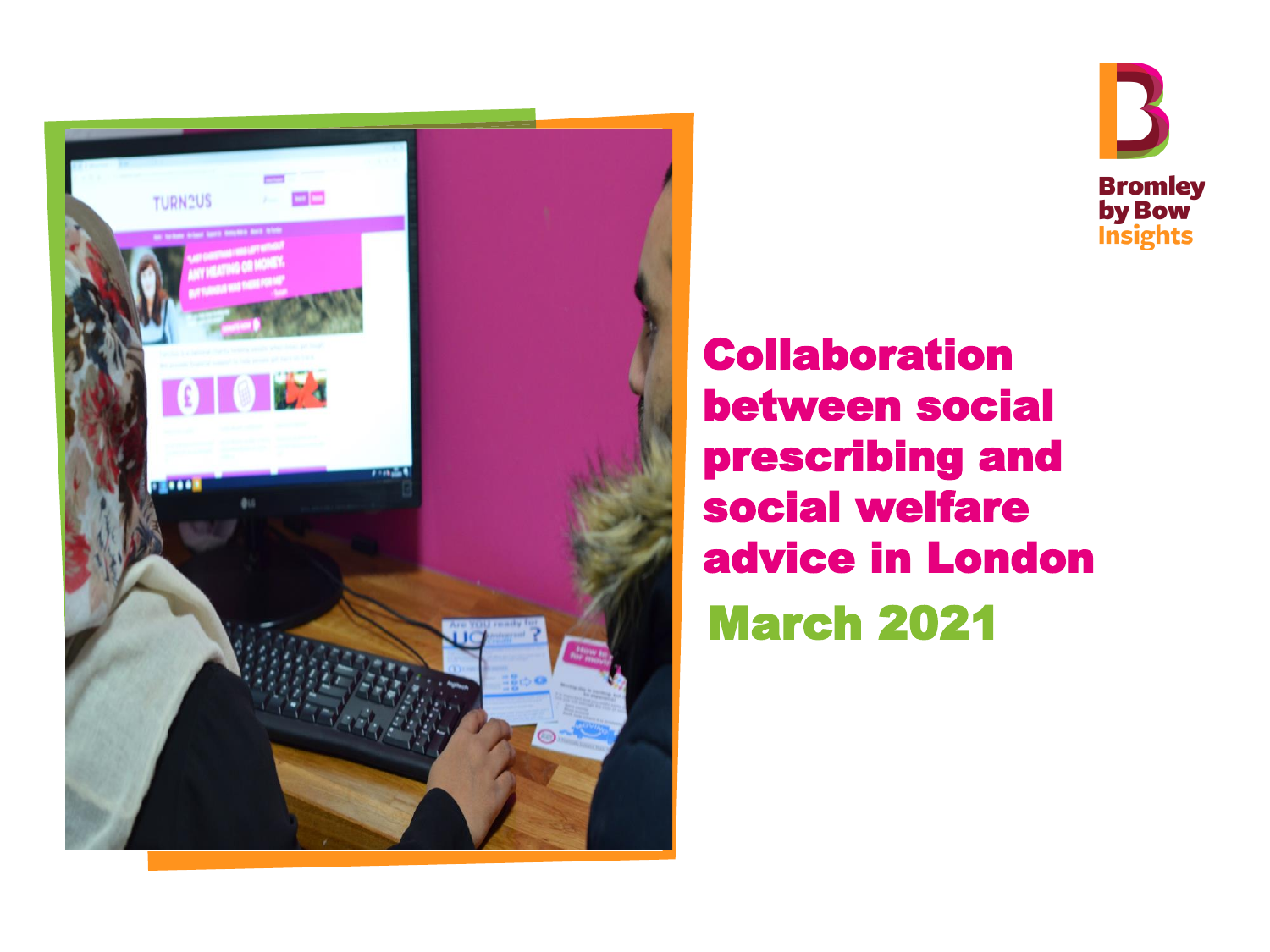# Background

- Following on from research report released in January on co-location and collaboration between social prescribing and social welfare advice services
- Looking to explore:
	- Different models of collaboration
	- Experiences of social prescribing schemes on the ground
	- Data available to evidence changing need for social welfare advice services
- Spoke to people in 11 different boroughs, some with specific services in place, others without

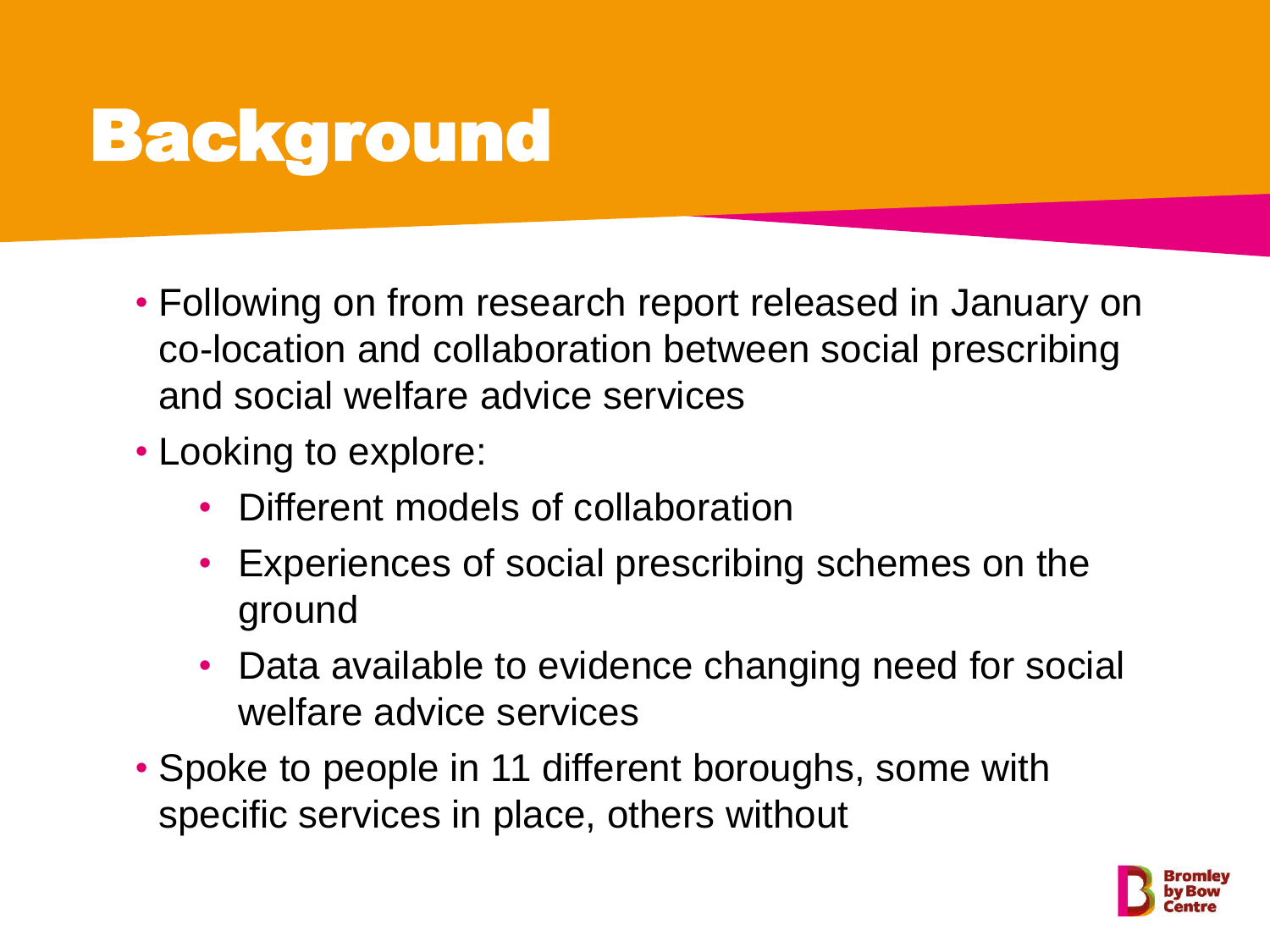## Since the pandemic began, how has the level of demand for advice on issues like welfare benefits, housing and debt changed?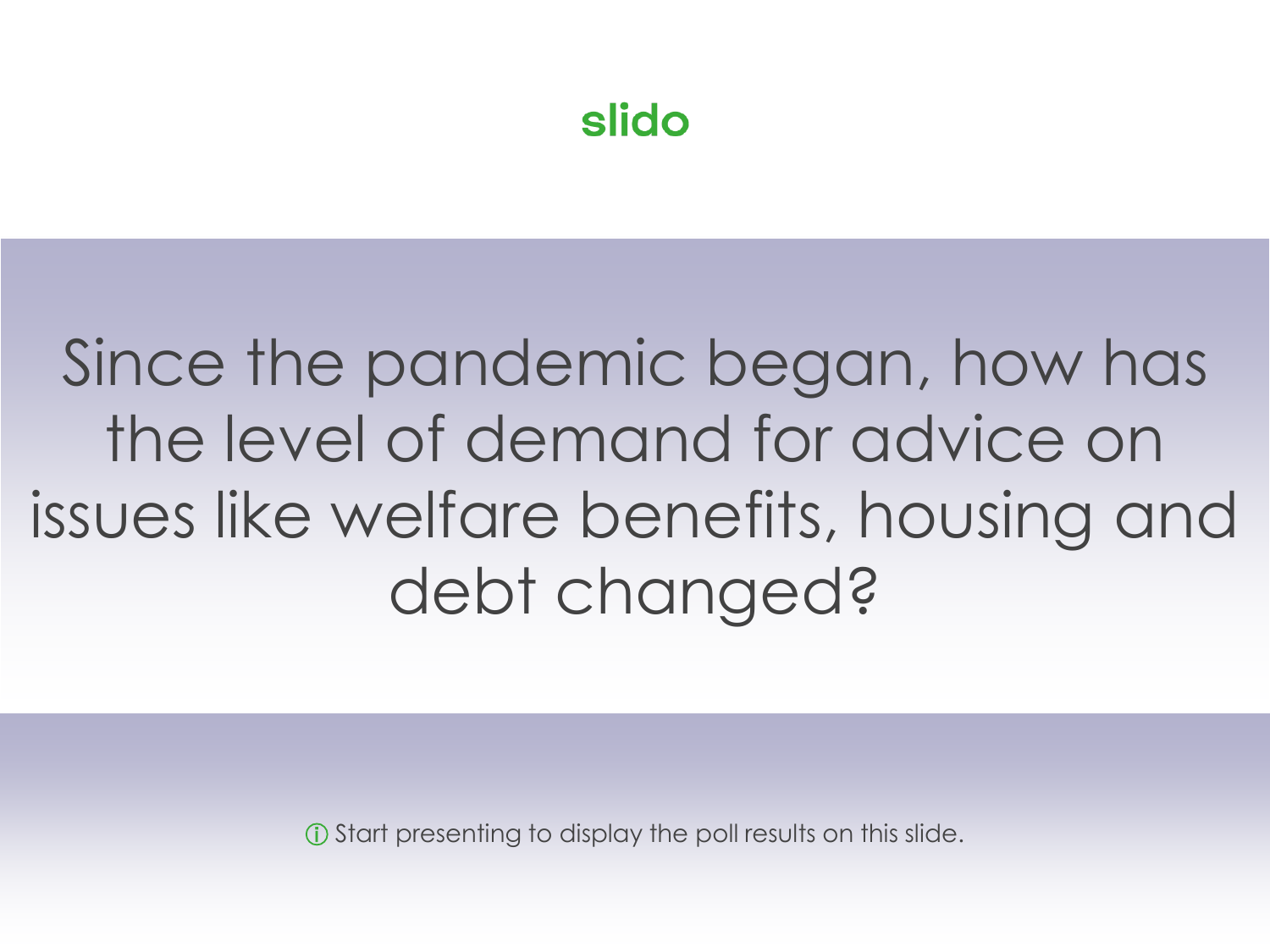## Which of these kinds of issues do you see the most?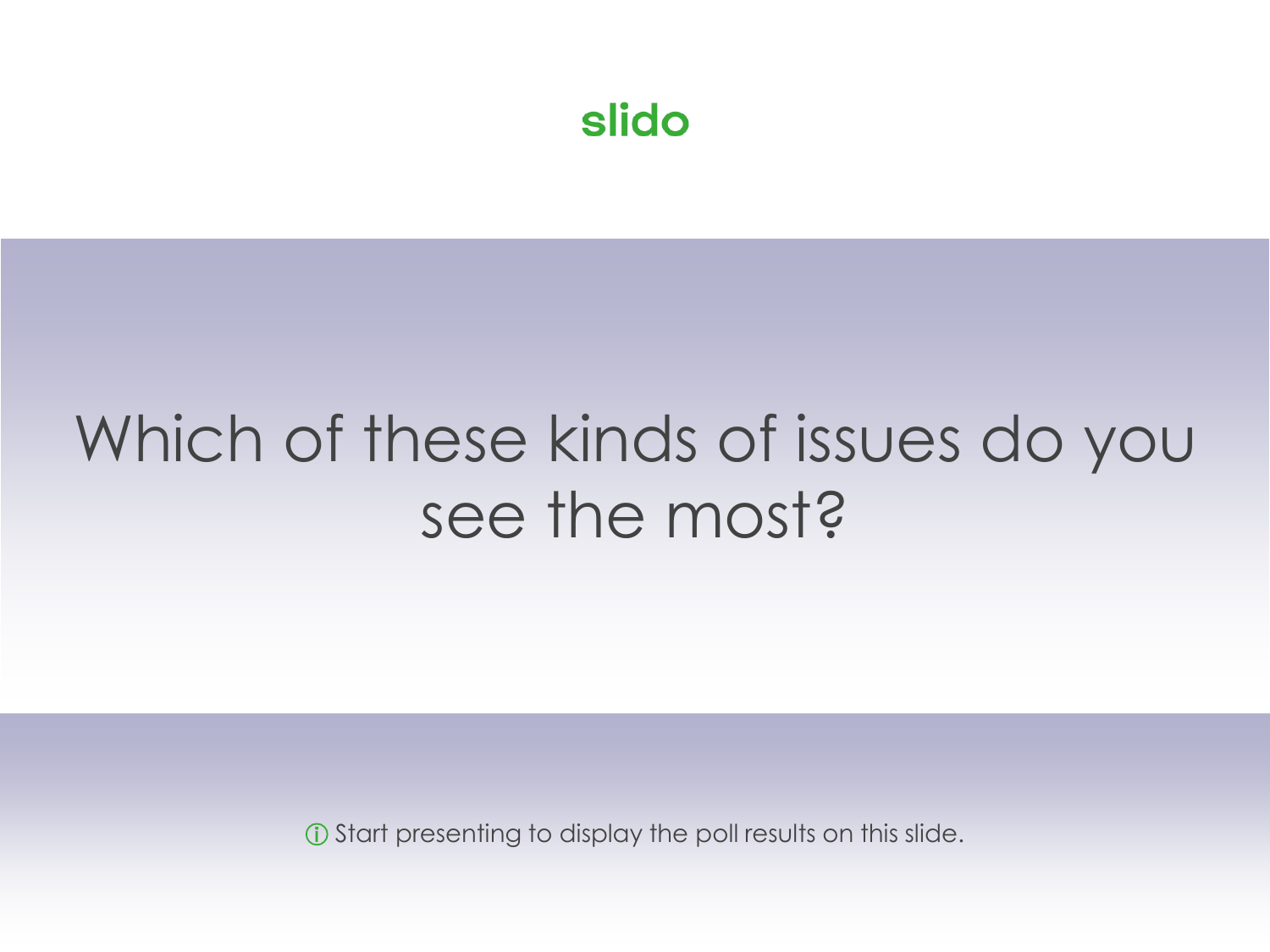## How easy do you find it to access support for your clients needing social welfare advice?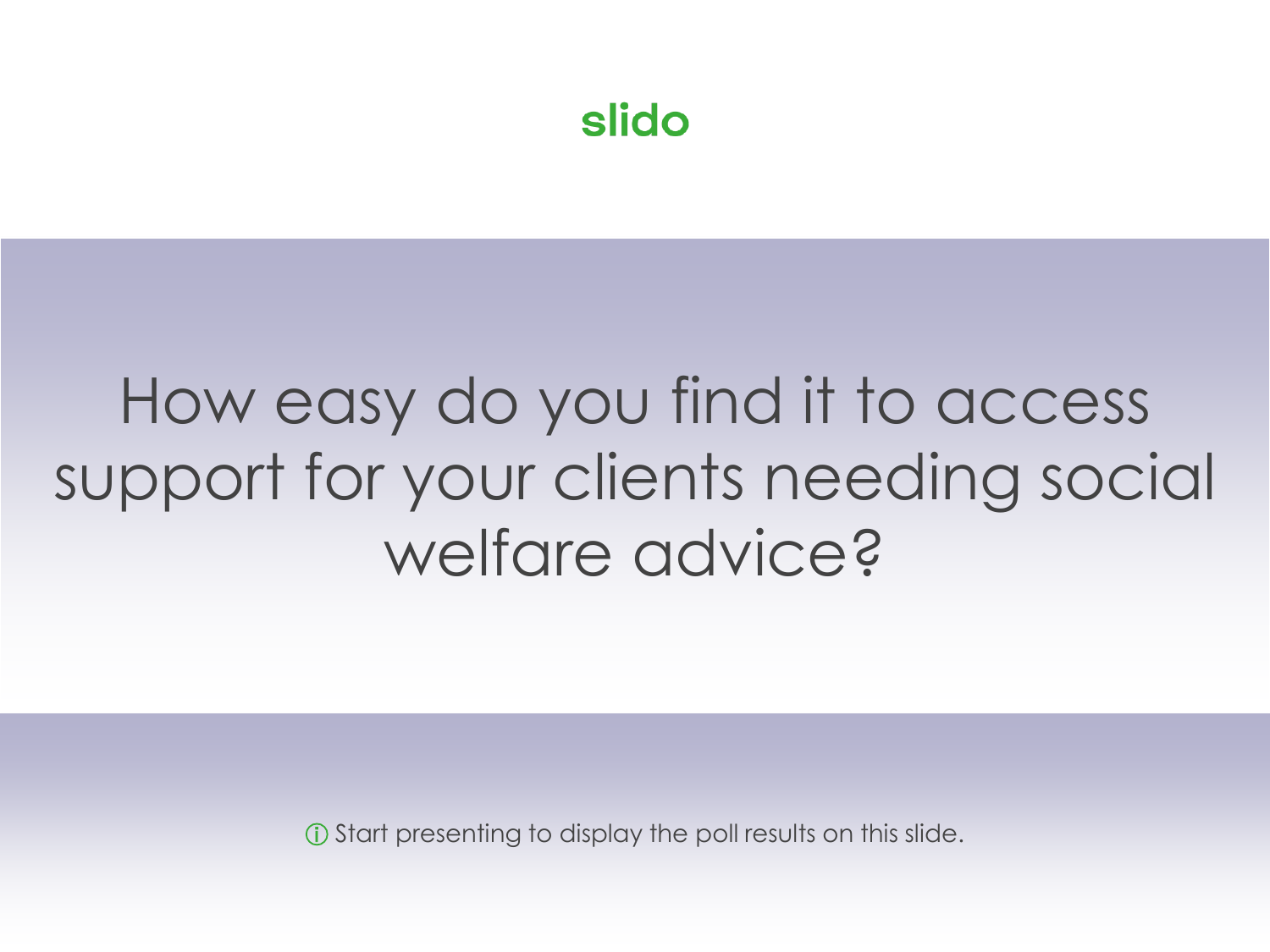## How would you describe the data you hold on the demand for social welfare advice?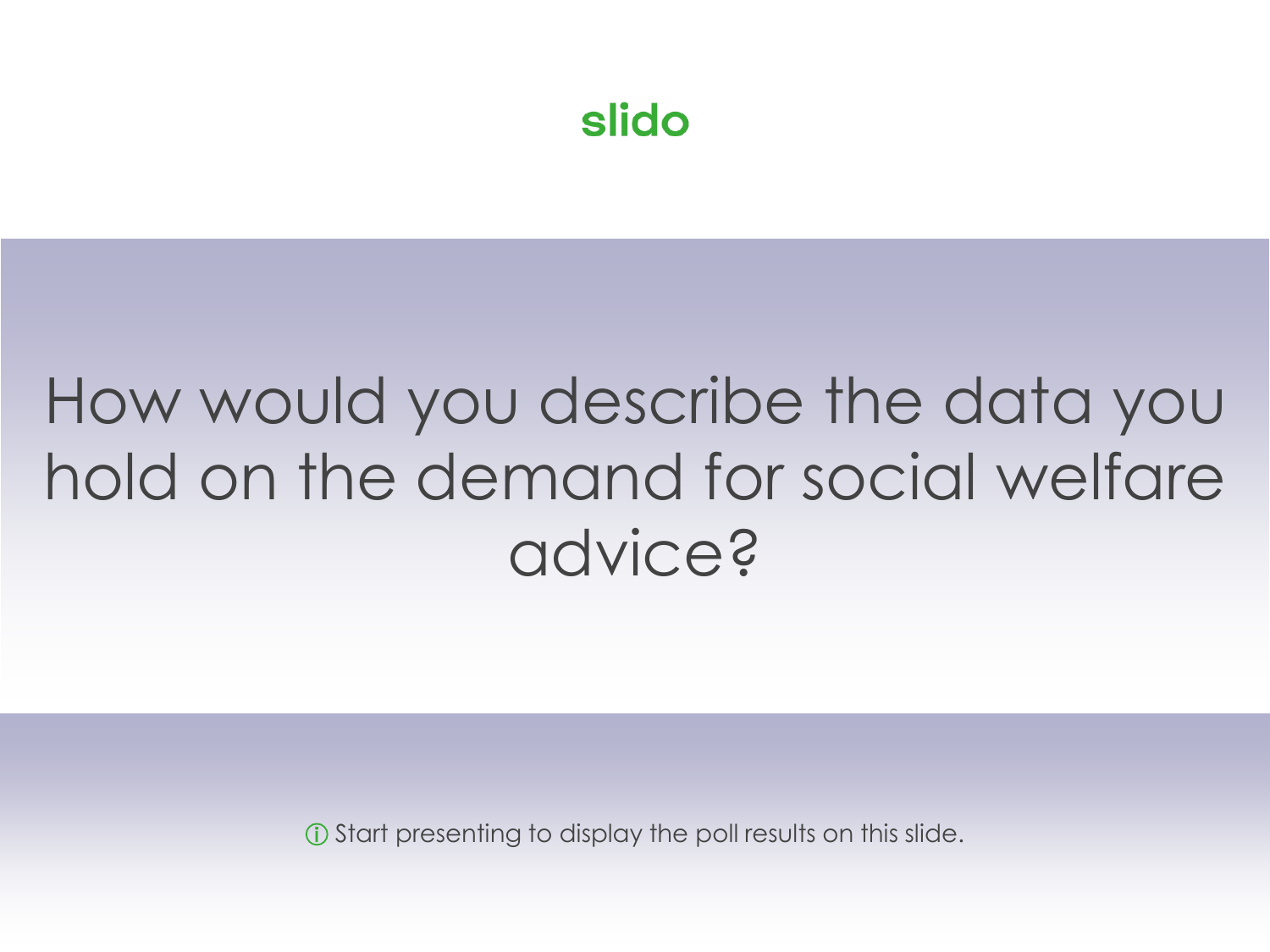## Have you ever found yourself helping with advice issues that went beyond your job role/knowledge level?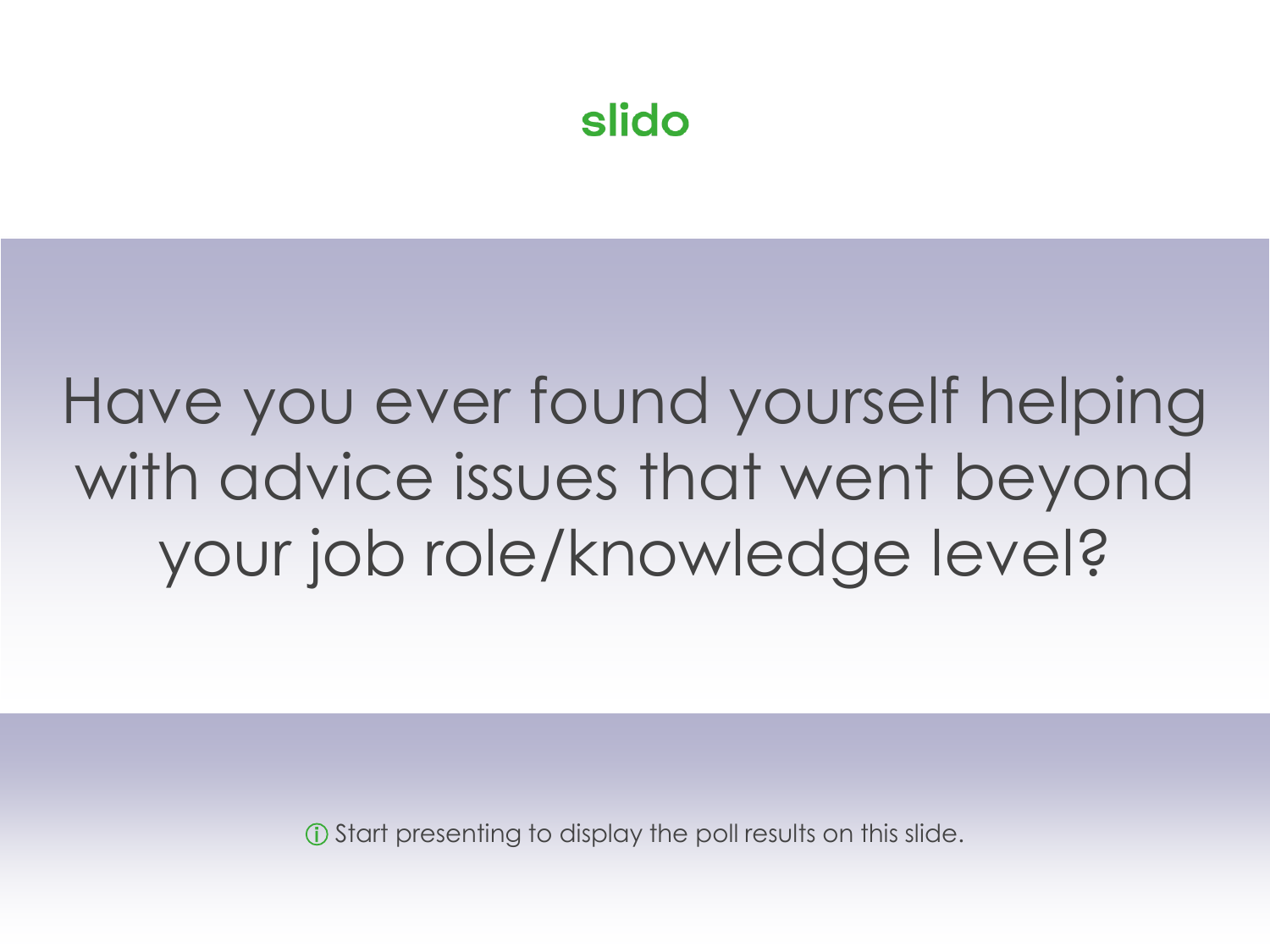#### Different models of operation

- **Co-location**, with advice based within or integrated into primary care
- **Reserved capacity,** for link workers to refer on to
- **Collaborative working and clear referral pathways,**  resulting in greater service integration and smoother journeys for patients
- **Training and capacity building** of link workers and other frontline staff to identify issues and give initial information
- **Combined link worker/advisor roles** to provide holistic support

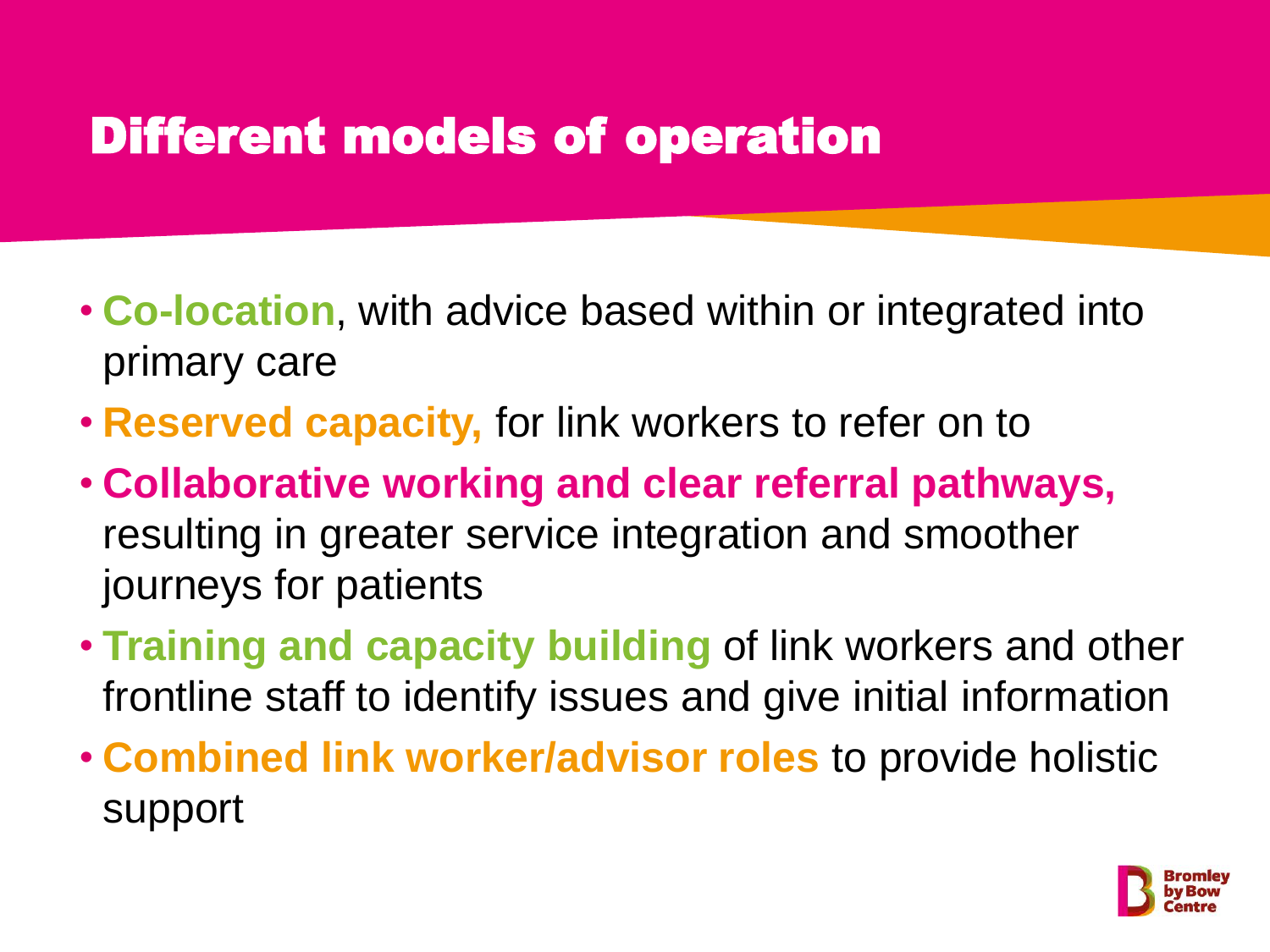# Key challenges

- •**Rising demand**, and anticipation of this continuing further
- •In some areas, real **challenges in accessing services for patients** – both advice and statutory
- •This can lead to **link workers being forced to hold complex cases** which go beyond training level and cause capacity challenges

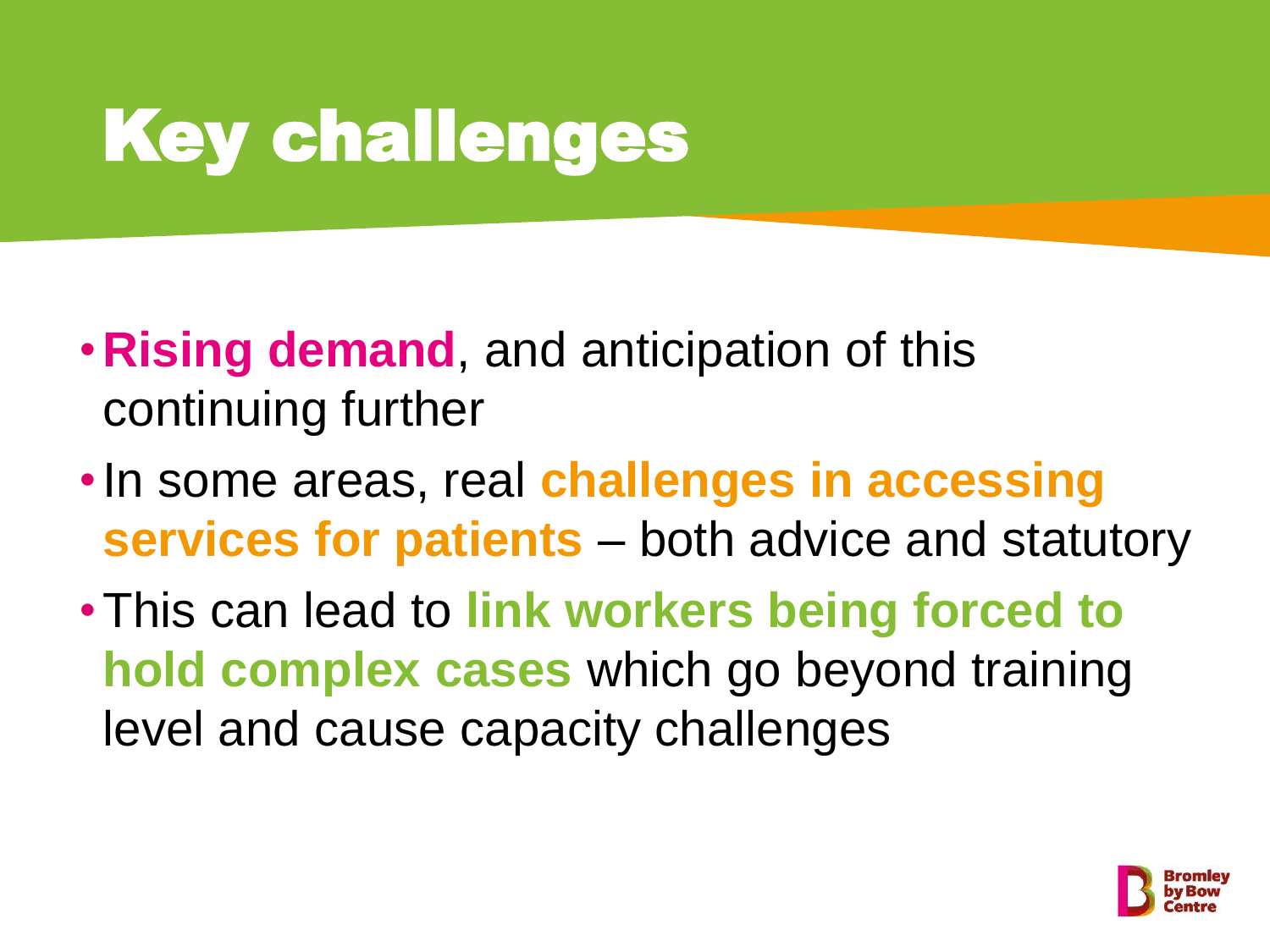# Demonstrating demand

- Some have **robust systems in place** which demonstrate the level of demand and how this has changed since before the pandemic
- •In some cases, the advice service itself has **data on referrals from social prescribing**
- Largely report **between 50% and 80% of patients** seen having some kind of social welfare issue

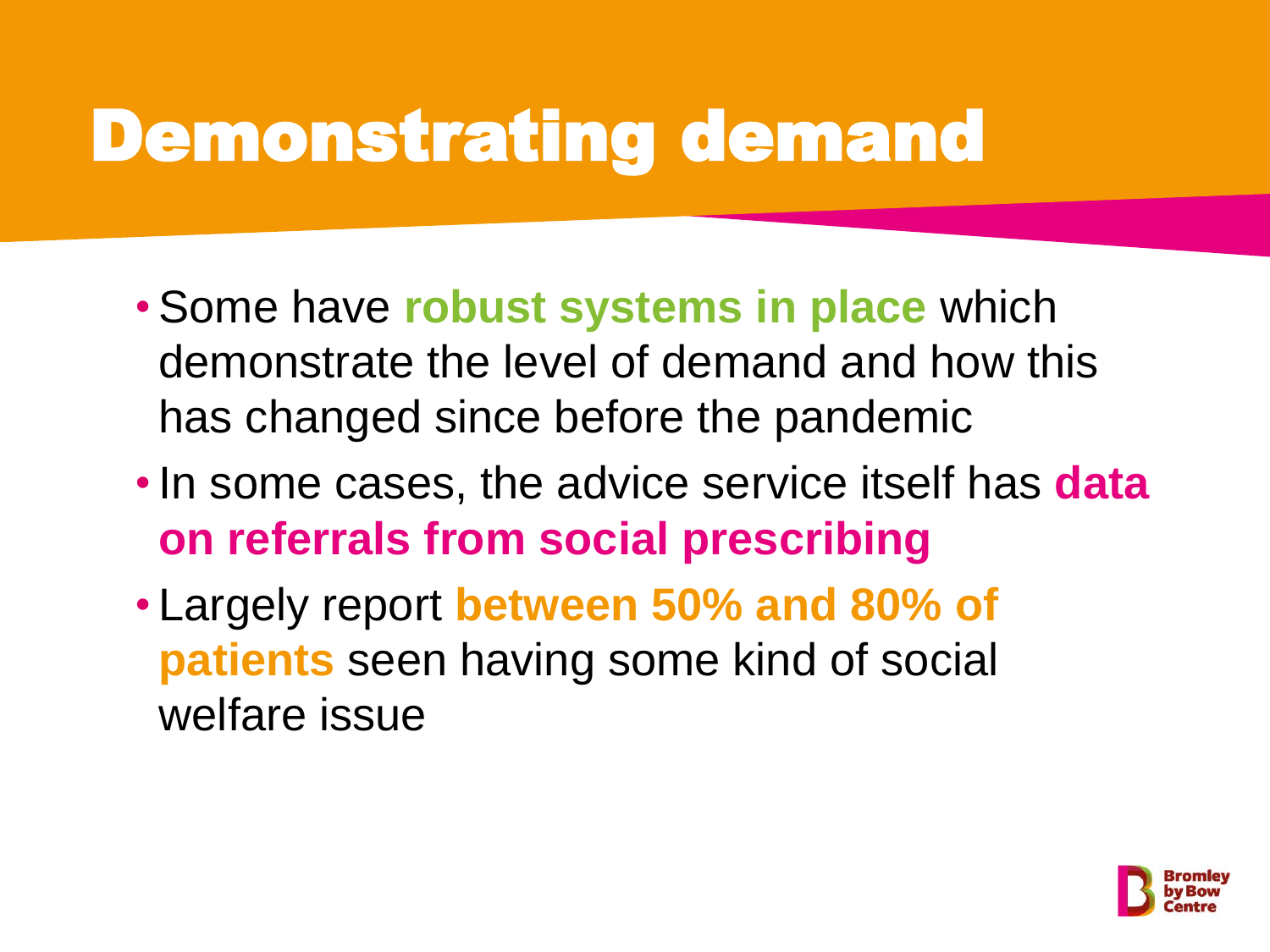### Challenges demonstrating demand

- **Broad data categories**, which can make it unclear what is advice related or which kind of advice it relates to e.g. employment – employment law or employability? Money – welfare benefits, debt or money management?
- **Differences in data systems** with challenges getting cross-borough or inter-borough comparable statistics
- **Onward referral data** doesn't always paint a true picture of demand e.g. where services are beyond capacity link workers may stop referring